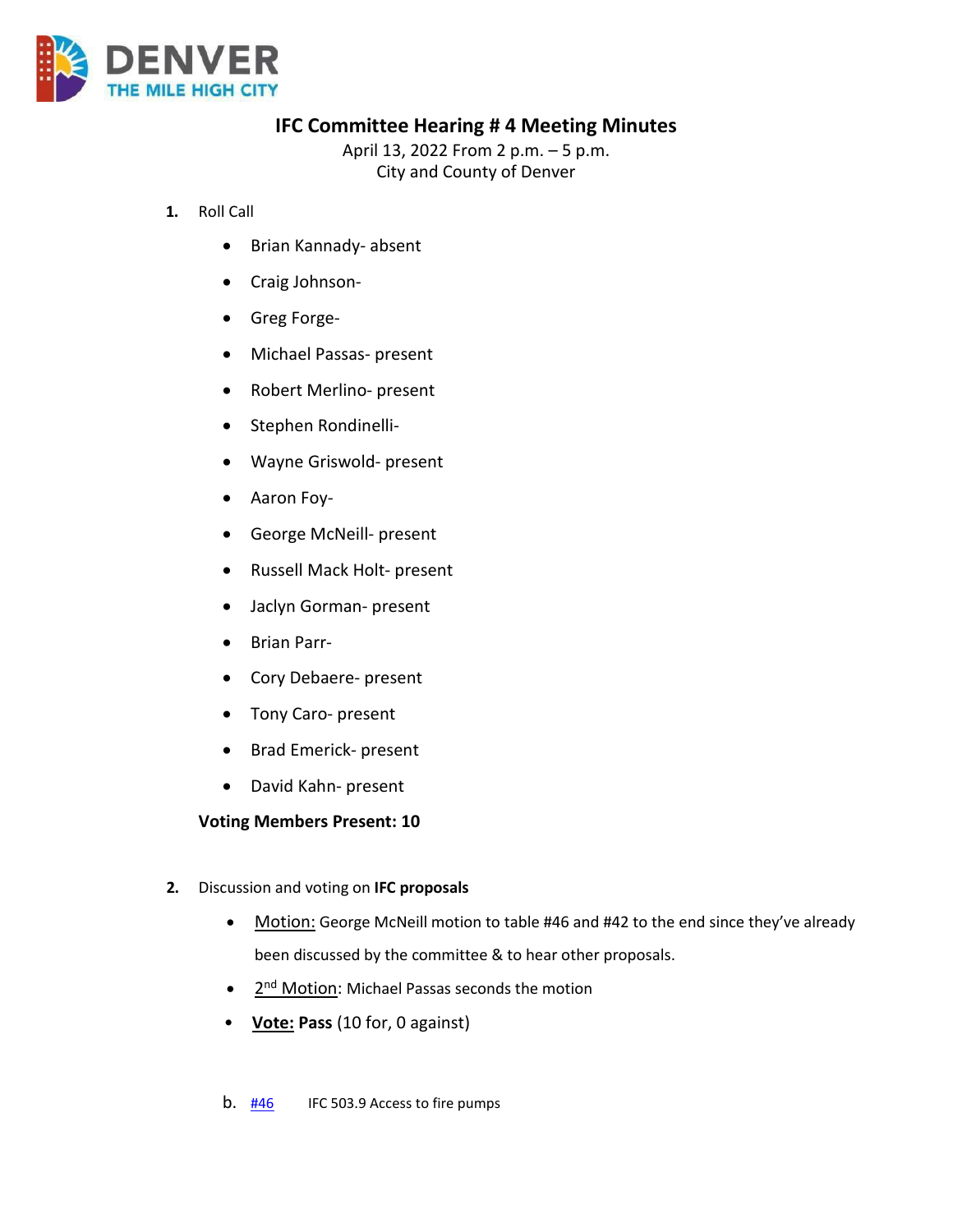#### **C.**  $\frac{\#42}{\#2}$  $\frac{\#42}{\#2}$  $\frac{\#42}{\#2}$  IFC 903.3.12 Master PRV at risers

- Tony Caro & Robert Merlino presented proposal.
- Support
- NA
- Opposition
- NA
- Committee Questions/ Comments
- Michael: Is the diagram going to be included?
- Glenn: Common practice is to reference the figure and I don't see a reference.
- Wayne: What was the intent behind the two zone requirement.
- Robert: Thought about scenario where it was a ?
- Robert: reference the figure under the exception.
- Opposition (Rebuttal)
- NA
- Motion: Tony: Motion to approve as modified
- 2<sup>nd</sup> Motion: Robert: seconds motion to approve as modified
- **Vote: Pass as modified** (9 for, 0 against)
- d. **[#55](https://www.denvergov.org/files/assets/public/community-planning-and-development/documents/ds/building-codes/code-adoption/amendment-proposals/ifc/ifc_907.6.1.1.1.pdf)** IFC 907.6.1.1 System design
	- Brian Lukus presented proposal.
	- Support
	- NA
	- Opposition
	- NA
	- Committee Questions/ Comments
	- George: thinks 1 hr survivability makes sense. Asked Brian to comment on where info in proposal about stackability was found & asked for Kevin (general contractor) perspective.
	- Brian: Citation is at bottom of the document.
	- Kevin Nagahashi with Hensel Phelps Construction: This is done in other scenarios where emergency feeders are running up through a shaft, so in those situations wouldn't be a big issue, but if shaft isn't already existing, there would be impacts having to add it to the design.
	- Brian: Clarification, not requiring a shaft, requiring a 2 hr room.
	- Michael: Room will need a door, so it would have an impact on the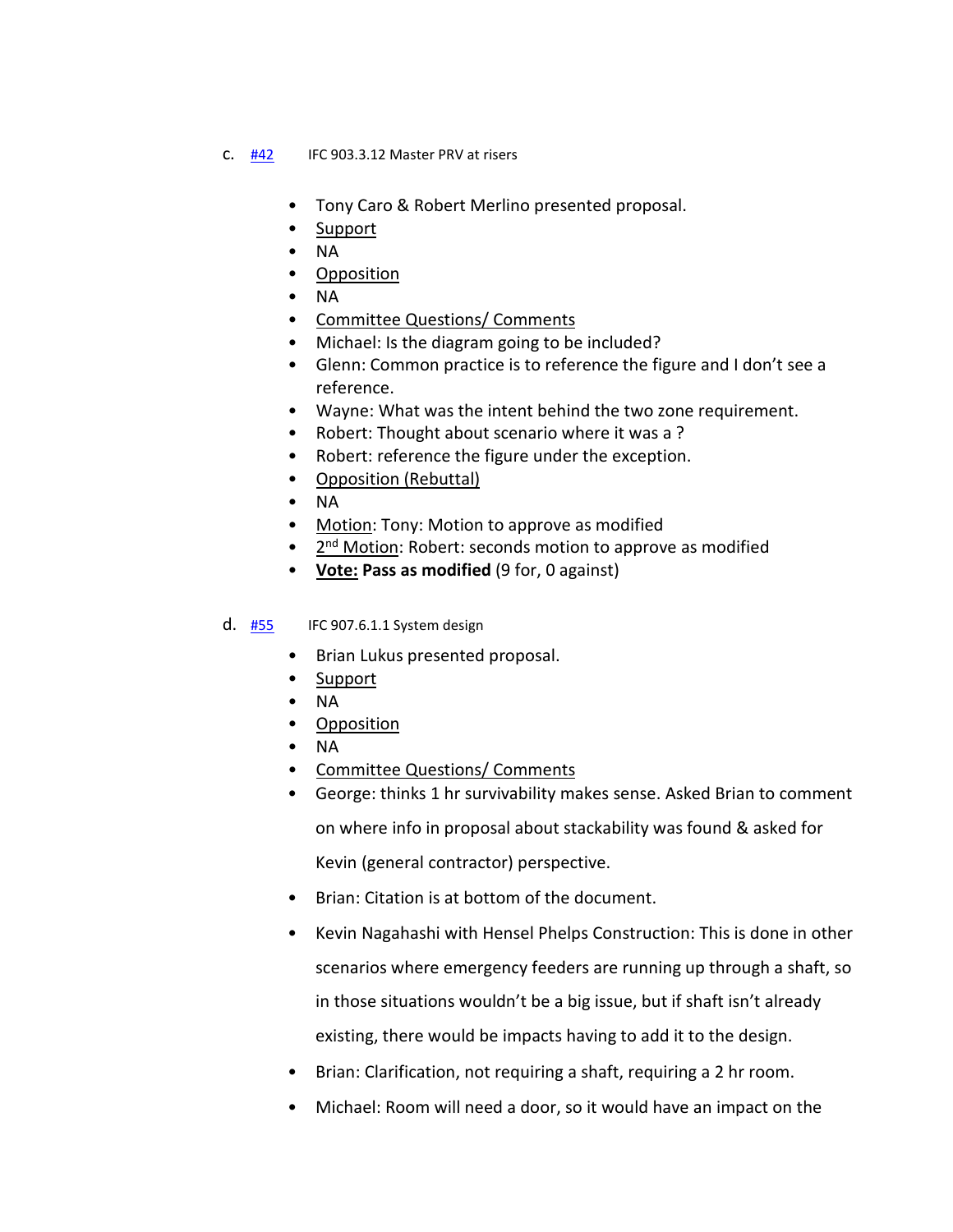floorplate because this would be like having 2 rooms in the building.

- George: That's my point, it would have a construction impact. Agrees with Brian that NFPA is thinking that putting emergency in with other electrical does pose a risk, but wanted to recognize there will be a cost impact.
- Michael: In some other cities there is a dedicated shaft, but not a dedicated room.
- George: 2 solutions, one is dedicated shaft with access panels, the other is a dedicated room.
- Brad: Is there anything more specific we could point to other than the entire code for the 1hr construction? Comply with NFPA 72 is broad.
- Tony: They've revamped the entire section for survivability in the latest version of the code.
- Brian: You can still comply using a level 3 cabling system. 72 has an option now to not have survivability and they say you can comply using a riser with 1 hr floor assembly. The reason why NFPA 72,12.4.4 is called out is because it's left up to the AHJ to define "protected area" & he's trying to define it for Denver.
- Tony: Level 2 is using a 2 hr shaft & Level 3 adds sprinklers, so by default we're Level 3 because we'd never have an unsprinkled high-rise.
- Brian: when this was written, I thought we were changing requirements for BDA systems. The intention is to locate the BDA equipment in this closet too. That's the second part of this.
- Opposition (Rebuttal)
- NA
- Motion: George: Motion to approve as submitted
- 2<sup>nd</sup> Motion: Tony: seconds motion to approve as submitted
- **Vote: Pass** (10 for, 0 against)
- e. [#17](https://www.denvergov.org/files/assets/public/community-planning-and-development/documents/ds/building-codes/code-adoption/amendment-proposals/ifc/ifc_907.6.4.pdf) IFC 907.6.4 Zones
	- Tony Caro presented proposal.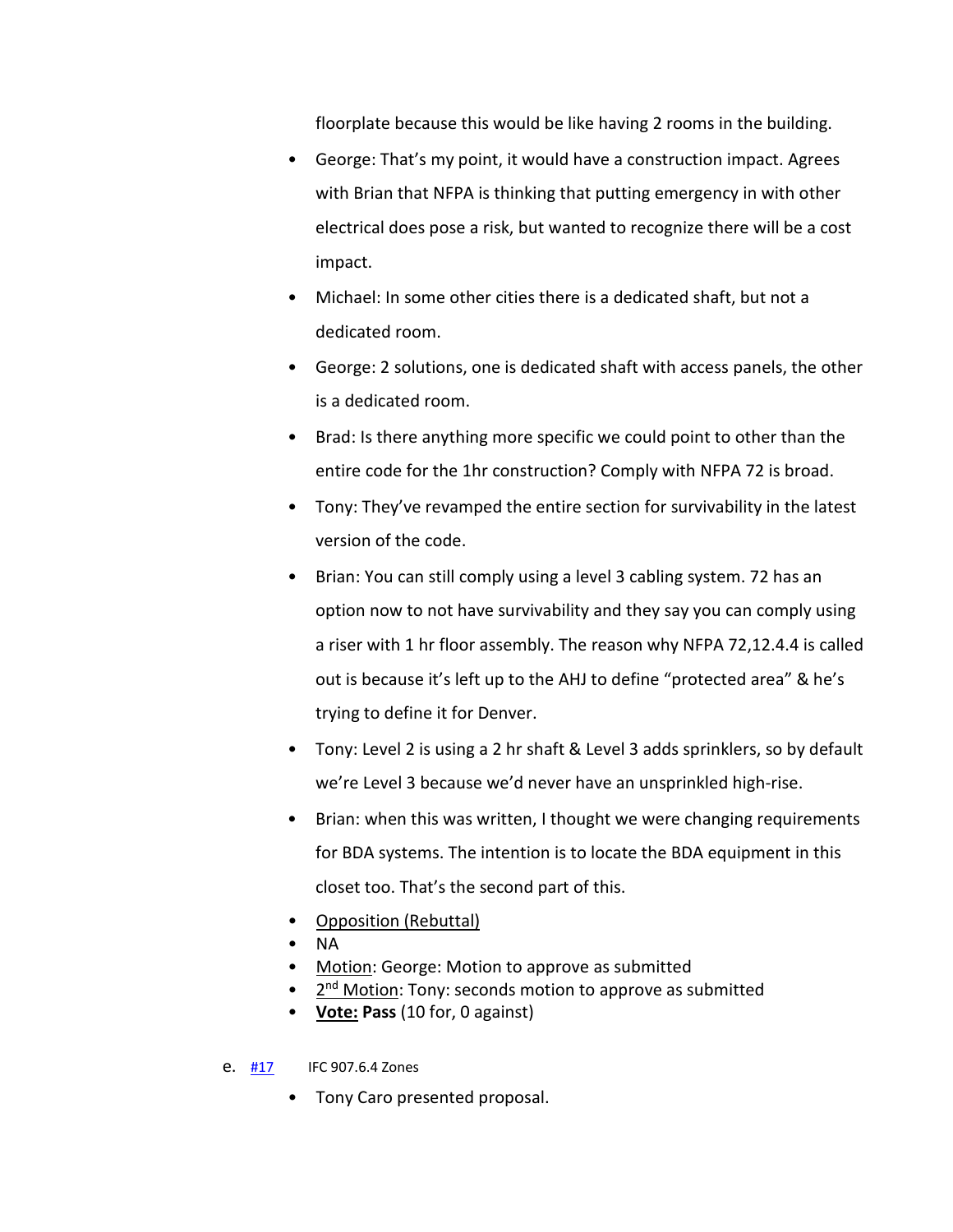- Support
- NA
- Opposition
- NA
- Committee Questions/ Comments
- NA
- Opposition (Rebuttal)
- NA
- Motion: George: Motion to approve as submitted
- 2<sup>nd</sup> Motion: Tony: seconds motion to approve as submitted
- **Vote: Pass** (10 for, 0 against)

### f. [#P10.2](https://www.denvergov.org/files/assets/public/community-planning-and-development/documents/ds/building-codes/code-adoption/amendment-proposals/ifc/ifc_907.6.4.10.pdf) IFC 907.6.4.10 Duct detectors

- Tony Caro presented proposal.
- Support
- NA
- Opposition
- NA
- Committee Questions/ Comments
- George: this proposal could use a couple commas, but Glenn could do that.
- Opposition (Rebuttal)
- NA
- Motion: George: Motion to approve as submitted
- 2<sup>nd</sup> Motion: Michael: seconds motion to approve as submitted
- **Vote: Pass** (10 for, 0 against)
- g. [#66](https://www.denvergov.org/files/assets/public/community-planning-and-development/documents/ds/building-codes/code-adoption/amendment-proposals/ifc/ifc_909.8.2.pdf) IFC 909.8.2 Verification
	- Tony Caro presented proposal.
	- Support
	- NA
	- Opposition
	- NA
	- Committee Questions/ Comments
	- Michael: How can you verify the movement of the air? The way it reads is that you would need a flow switch, but that is old technology.
	- Tony: There is no language change, this is how it's appeared by the 16 amendments. Can use the old style fan fail switches, but nowadays see CT switch or VFD. What John was trying to capture is in the smoke control fan book.
	- George: Only a handful of people that do smoke control and they know what this means. Don't have a problem with this being there, the point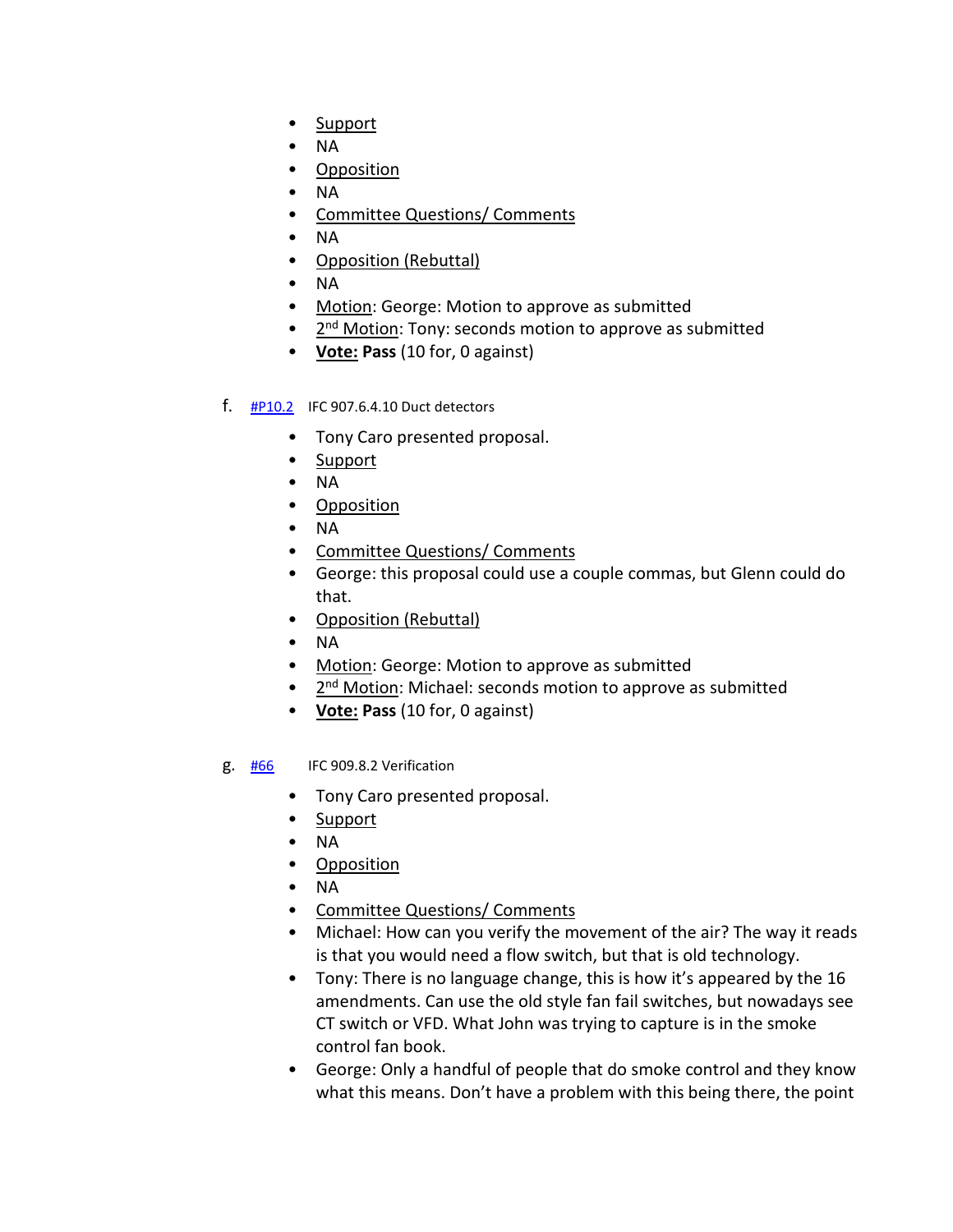is that air is flowing.

- Opposition (Rebuttal)
- NA
- Motion: Tony: Motion to approve as submitted
- 2<sup>nd</sup> Motion: Wayne: seconds motion to approve as submitted
- **Vote: Pass** (8 for, 0 against, 1 abstain)
- h.  $\frac{#23}{}$  $\frac{#23}{}$  $\frac{#23}{}$  IFC 916.9 Signage
	- Tony Caro presented proposal.
	- Support
	- NA
	- Opposition
	- NA
	- Committee Questions/ Comments
	- NA
	- Opposition (Rebuttal)
	- NA
	- Motion: Tony: Motion to approve as submitted
	- 2<sup>nd</sup> Motion: Wayne: seconds motion to approve as submitted
	- **Vote: Pass** (10 for, 0 against)
- i. [#77](https://www.denvergov.org/files/assets/public/community-planning-and-development/documents/ds/building-codes/code-adoption/amendment-proposals/ifc/ifc_915.pdf) IFC 915 Carbon Monoxide
	- Tony Caro presented proposal.
	- Support
	- NA
	- Opposition
	- NA
	- Committee Questions/ Comments
	- Brad: Will you scroll down to see the date in red? That's the date the state instituted the requirement?
	- Tony: Yes, that's why we're retaining it
	- Opposition (Rebuttal)
	- NA
	- Motion: George: Motion to approve as submitted
	- 2<sup>nd</sup> Motion: Tony: seconds motion to approve as submitted
	- **Vote: Pass** (10 for, 0 against)
- j. [#24](https://www.denvergov.org/files/assets/public/community-planning-and-development/documents/ds/building-codes/code-adoption/amendment-proposals/ifc/ifc_916.10.pdf) IFC 916.10 Gas Detection
	- Tony Caro presented proposal.
	- Support
	- NA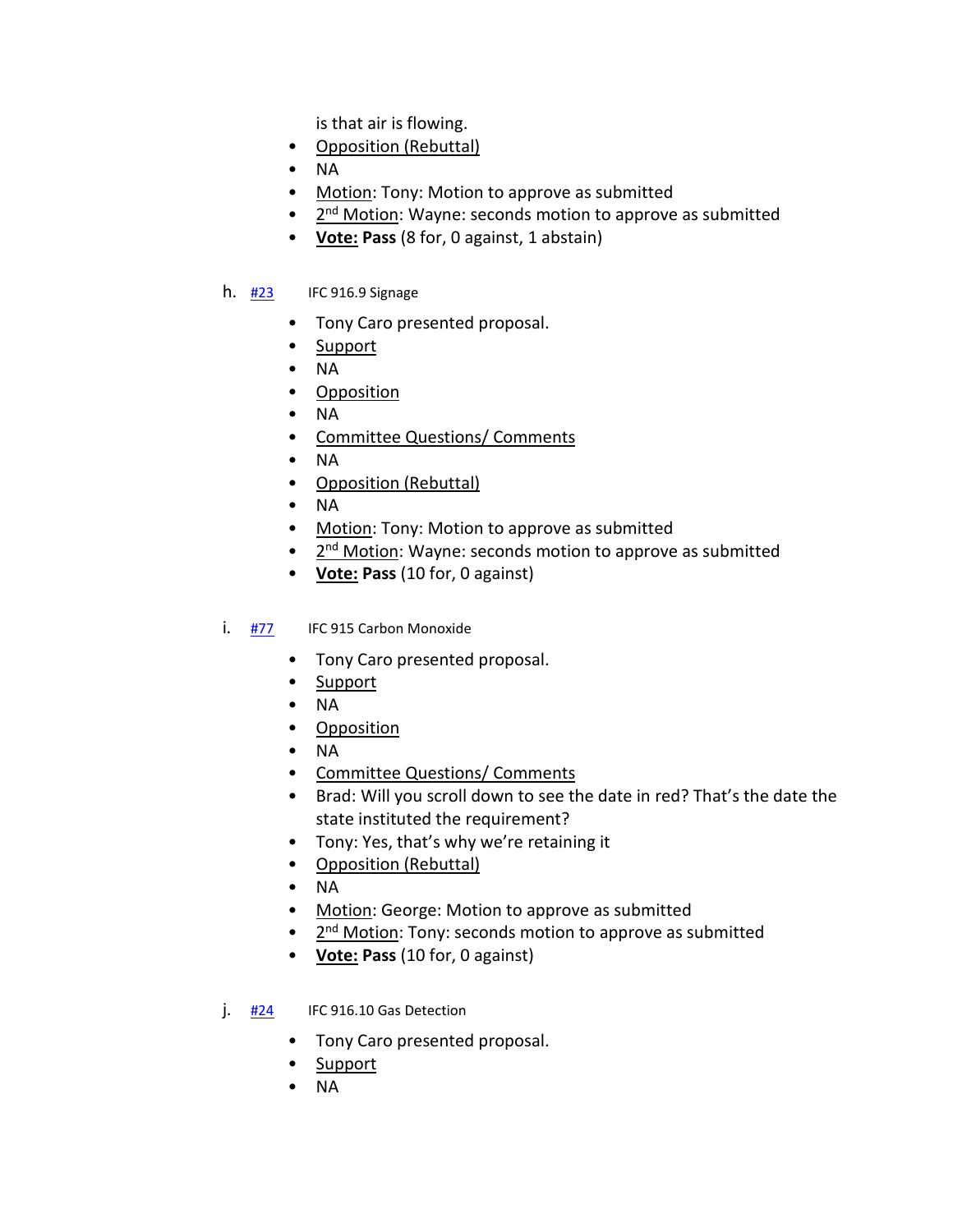- Opposition
- NA
- Committee Questions/ Comments
- NA
- Opposition (Rebuttal)
- NA
- Motion: Wayne: Motion to approve as submitted
- $\bullet$   $2^{nd}$  Motion: George: seconds motion to approve as submitted
- **Vote: Pass** (9 for, 1 against)

### k. [#67](https://www.denvergov.org/files/assets/public/community-planning-and-development/documents/ds/building-codes/code-adoption/amendment-proposals/ifc/ifc_920.5.pdf) IFC 920.5 Annual Conveyance Permits

- Mike Stewart presented proposal.
- Support
- NA
- Opposition
- NA
- Committee Questions/ Comments
- Brad: seems straightforward & what needs to be done for the database
- Opposition (Rebuttal)
- NA
- Motion: Brad: Motion to approve as submitted
- $\bullet$   $2^{nd}$  Motion: Russell: seconds motion to approve as submitted
- **Vote: Pass** (9 for, 0 against)

#### l. [#78](https://www.denvergov.org/files/assets/public/community-planning-and-development/documents/ds/building-codes/code-adoption/amendment-proposals/ifc/ifc_920.13.pdf) IFC 920.13 Elevator in Car Comm

- Tony Caro presented proposal.
- Support
- Mike Stewart: New elevators have capabilities to support video and other advancements, another reason we need to drop this.
- Opposition
- NA
- Committee Questions/ Comments
- Michael: So does this mean we don't need a phone line anymore?
- Tony: No, it just means you don't have to have pots. It can be cellular or VOIP.
- George: Says two way in-car communication shall be provided.
- Opposition (Rebuttal)
- NA
- Motion: George: Motion to approve as submitted
- 2<sup>nd</sup> Motion: Michael: seconds motion to approve as submitted
- **Vote: Pass** (10 for, 0 against)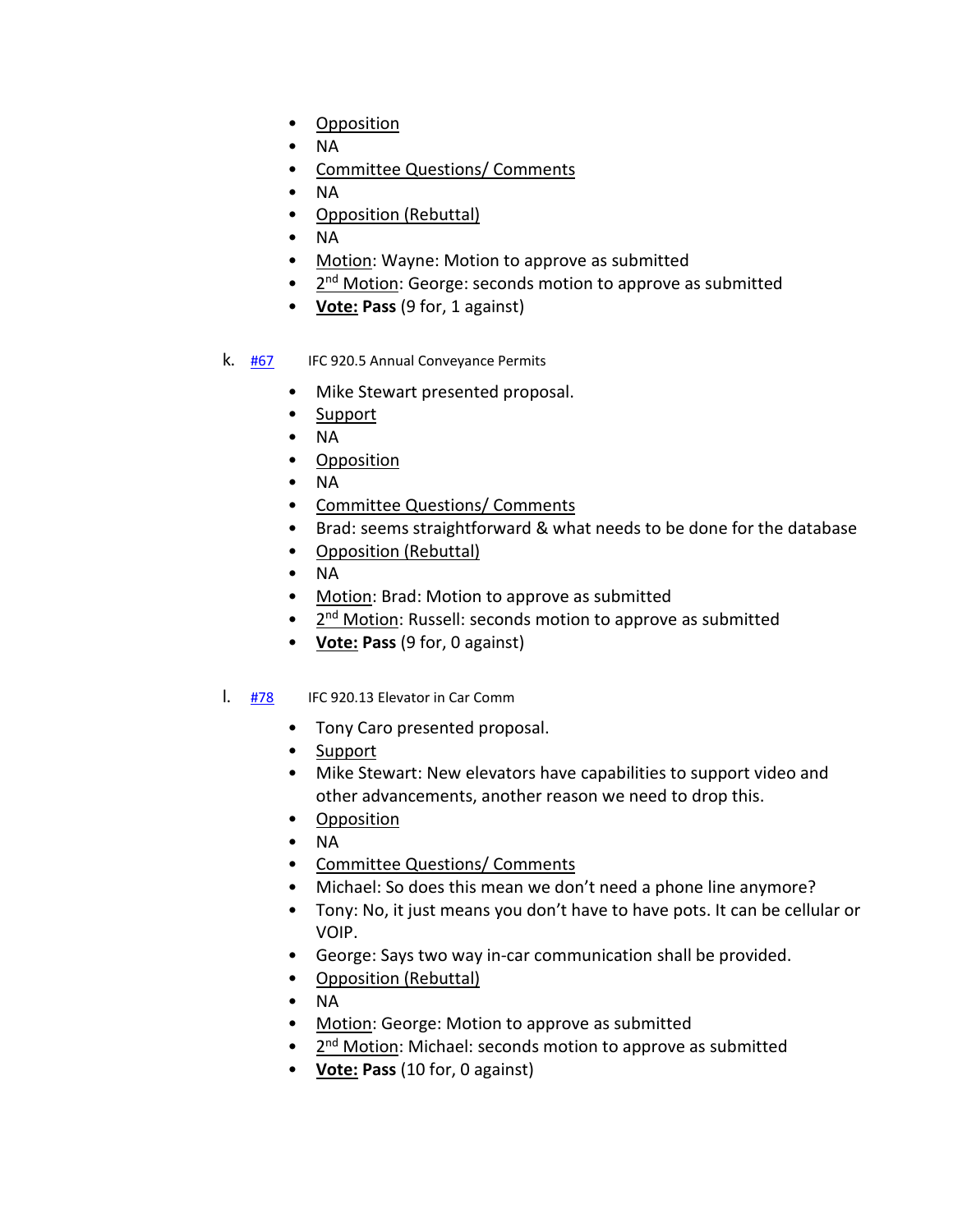- m. [#62](https://www.denvergov.org/files/assets/public/community-planning-and-development/documents/ds/building-codes/code-adoption/amendment-proposals/ifc/ifc_920.23.pdf) IFC 920.23 Elevator Disconnect Matrix and Map
	- Mike Stewart presented proposal.
	- Support
	- NA
	- Opposition
	- NA
	- Committee Questions/ Comments
	- Tony: Supports the proposed amendment, what we're identifying are the disconnect locations. It's been a requirement since 2011 and this puts the responsibility on the elevator contractor.
	- Russell: The elevator contractor will have to ask the electricians for this location, so maybe it should be elevator contractor & electricians.
	- Tony: Agree with you, but the install permit is issued to the elevator contractor.
	- Russell: At the time of permit, the elevator contractor won't know the locations.
	- Tony: But the electricians will be the electrical drawings will have been approved through CPD. So the elevator contractor will have to look at the electrical drawings.
	- George: There needs to be one person responsible for this.
	- Michael: On the electrical side, we get the elevator info very late, when the project is well under construction.
	- Tony: This is retroactive, so the existing buildings would have to rely on the elevator contractor servicing.
	- Mike: This info wouldn't be required at the time of elevator permit, but it would have to be done when the inspectors are onsite.
	- Russell: This will be easier on existing buildings.
	- Opposition (Rebuttal)
	- NA
	- Motion: Tony: Motion to approve as submitted
	- 2<sup>nd</sup> Motion: George: seconds motion to approve as submitted
	- **Vote: Pass** (9 for, 0 against)
- n. [#50](https://www.denvergov.org/files/assets/public/community-planning-and-development/documents/ds/building-codes/code-adoption/amendment-proposals/ifc/ifc_920.24.pdf) IFC 920.24 Fire Rated Belts
	- Mike Stewart presented proposal.
	- Support
	- NA
	- Opposition
	- NA
	- Committee Questions/ Comments
	- Shaunna: May need to modify wording, because the way this reads now is that the elevator has to be fire rated, not the belt.
	- Glenn: That's correct, this language does need some massaging.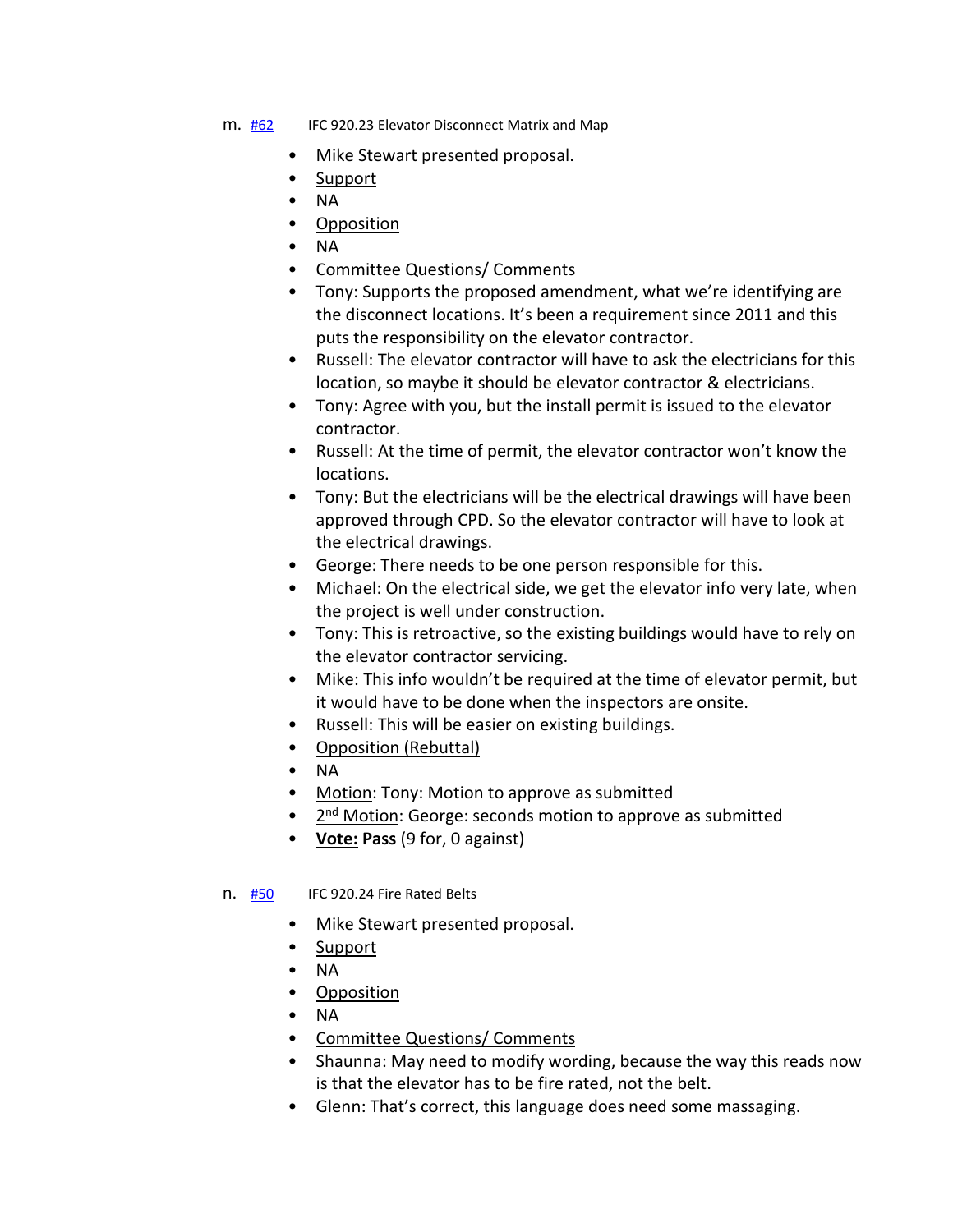- Tony: Would like to support the proposal, in the 2019 Denver code the language changed where fire technicians are no longer able to access the hoistway to test. This has been a big challenge and cost impact (first and maintenance.)
- Robert: Also in support. This proposal would not exclude any elevator suppliers from working in Denver?
- Mike: There are only 3 manufacturers that are using these belts, the 3 major manufacturers. Don't know of any independent companies that are using belts.
- Wayne: Has there been any consideration to similar language in Chapter 30 of the IBC? In an effort to make it as easy as possible for design teams to find compliance requirements. In general support of this. A little bit of a reach to require this, but thinks it's the right thing to do.
- Opposition (Rebuttal)
- NA
- Motion: Russell: Motion to approve as submitted
- 2<sup>nd</sup> Motion: Tony: seconds motion to approve as submitted
- Glenn: May want to modify to address the belt fire rating, not the elevator.
- Brad: This is changing the intent of the language. We want to require them to install the belts.
- Mike: I am good with Brad's modification.
- Motion: Tony: Motion to approve as modified
- 2<sup>nd</sup> Motion: George: seconds motion to approve as modified
- **Vote: Pass as modified** (9 for, 0 against)
- o. [#56](https://www.denvergov.org/files/assets/public/community-planning-and-development/documents/ds/building-codes/code-adoption/amendment-proposals/ifc/56_ifc_907.5.2.3.3_907.5.2.3.4.pdf) IFC 907.5.2.3.3 Visible Notification
	- Brian Lukus presented proposal.
	- Support
	- NA
	- Opposition
	- NA
	- Committee Questions/ Comments
	- Michael: is in favor of this
	- Tony: building a lot of affordable housing, (essentially a single family that is being turned into apartments) in Denver and thinks we should keep this in to keep it equitable for R-3 and R-4. We wouldn't be providing the same level of protection.
	- Brian: The current amendment goes back to that table & he feels this is not an effective way to address hearing impaired.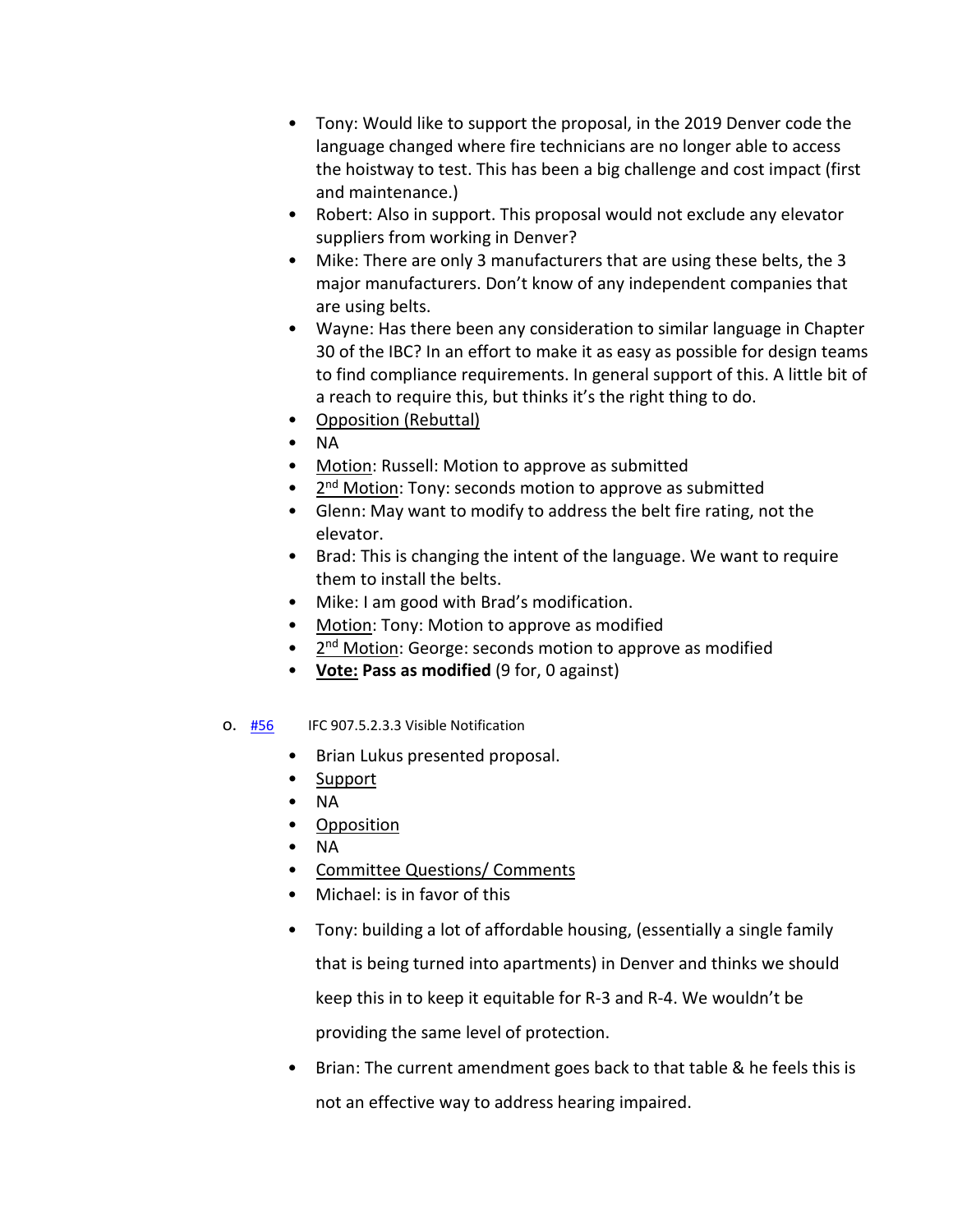- Brad: Does the current code require visible notification in all units?
- Brian: no, it's based on a table in the code. So if those units are leased, it is really difficult to move tenants around to free up a unit that has this visible alarm.
- Brad: Torn about this, it feels like we need this in more units.
- Brian: What he's heard is that the units that have this alarm aren't being used for hearing impaired, it's just an up-front cost burden without benefit.
- George: Thousands of units and there have been two instances that this has been asked for & in both cases it was easy to make the changes.
- Brad: So R-3 and R-4 have to have a visible alarm in every unit and R-1 refers to the table in the base code. George, how much more would it be to provide the visual notification above the pre-wiring?
- George: Doesn't have a #, but it's not insignificant. Pre-wiring is not required for R-2 per commentary, only to have a plan.
- Wayne: It could just mean leaving voltage drop for future install.
- Opposition (Rebuttal)
- NA
- Motion: Tony: Motion to adopt as submitted with intent to modify Modification is to leave R-3 and R-4 in
- 2<sup>nd</sup> Motion: Brad: seconds motion to approve as submitted with intent to modify
- Brian: R-3 has other uses than congregate units, so would rather see the owner needing to address this when necessary.
- Wayne: If we remove the provisions for an R-2, then we're saying R-3 and R-4 may be of greater concern, was that the intent?
- Tony: The way we're having single family converted to lodging houses, there is a big hazard there because they're Type 5 construction.
- Brian: The type of building Tony is talking about would be covered by the exemption, because it's a single dwelling unit (with multiple sleeping units.)
- **Vote: Pass** (8 for, 2 against)
- **Vote: Pass as modified** (8 for, 1 against)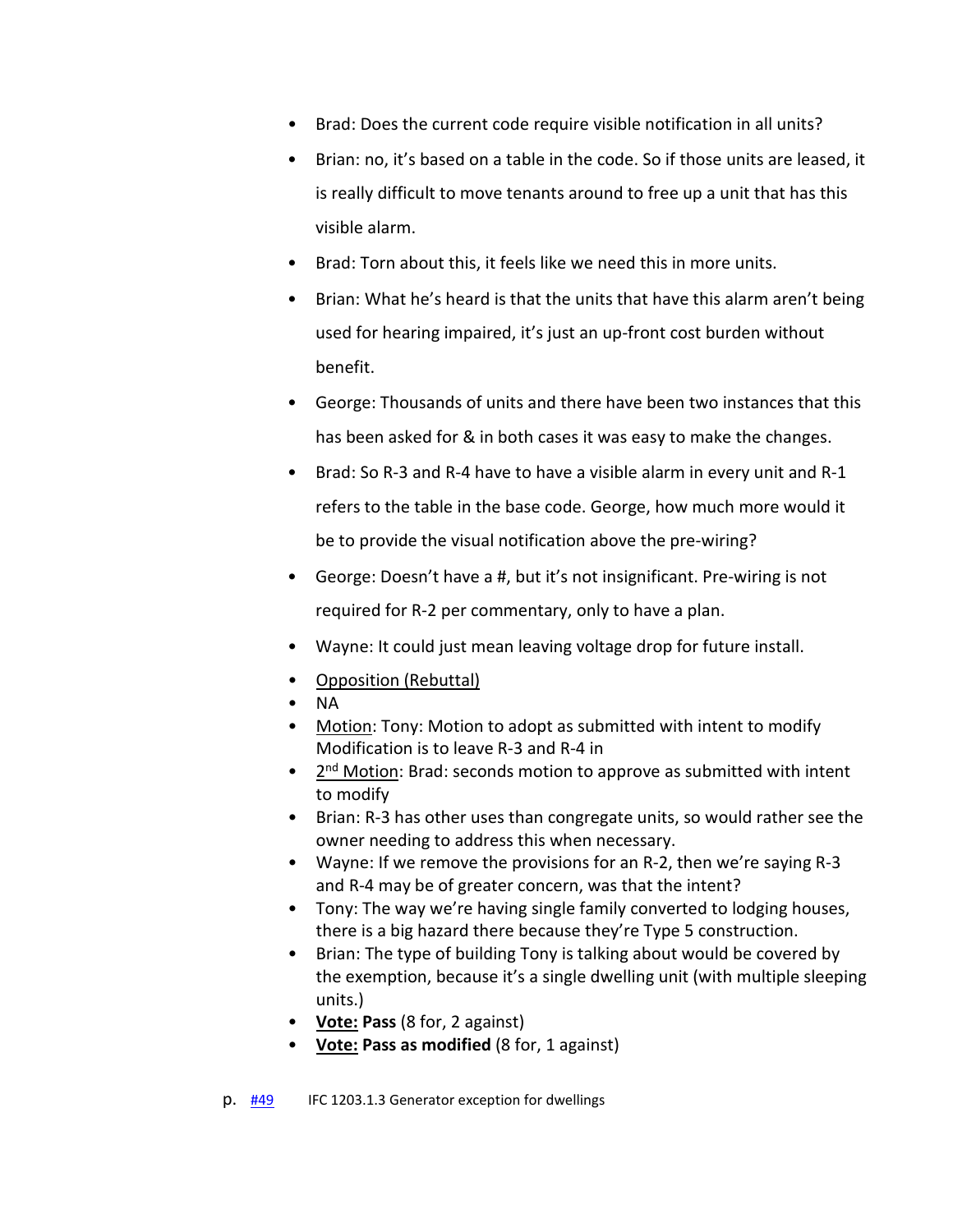- Tony Caro presented proposal.
- Support
- NA
- Opposition
- NA
- Committee Questions/ Comments
- Brad: Do you want to exempt R-3 and R-4 under the IBC as well?
- Tony: Mostly what we've seen coming in is IRC types.
- Brad: The ways it's written now covers all of this. So should specify IRC only if that's the intent.
- Michael: If I buy a generator from Costco & install it at my house, what is the process?
- Tony: Permitted through CPD electrical group. If natural gas, fire dept doesn't review them.
- Robert: Shaunna, can you pull up base IFC section 1203.1 for this? Section doesn't apply unless the generator is required by the code.
- Tony: 105.6 would require you to have an operational permit, but don't have to comply with anything else in this section.
- Shaunna: because of the base code application to only the IBC, the proposal would only apply to IBC.
- Shaunna: modified to get rid of exception and adding word required to make it clear.
- Tony: The intent of the committee who drafted this proposal was to protect fire fighters from being electrocuted if there is a generator they don't know about. So these modifications aren't meeting the intent.
- Robert: This proposed language is conflicting with the existing 1203.1 amendments. Don't even know where to start.
- Brad: Would it be appropriate to take a vote? We agree with what this proposal is trying to achieve, could we make a motion.
- Shaunna: You could agree to have a working group come up with he language if you all agree on the intent.
- Glenn: Are we only trying to exclude IRC structures, or exclude IBC R-3 and R-4 too?
- Tony: I think we are trying to exclude IBC R-3 and R-4 too, because the hazard isn't there.
- Shaunna: Intent is it applies to all generators, even the optional ones. And excludes single family and townhomes.
- Opposition (Rebuttal)
- NA
- Motion: Brad: Motion to approve with modification
- 2<sup>nd</sup> Motion: Robert: seconds motion to approve with modification
- Working group: Tony, Glenn, Shaunna
- **Vote: Pass** (9 for, 0 against)